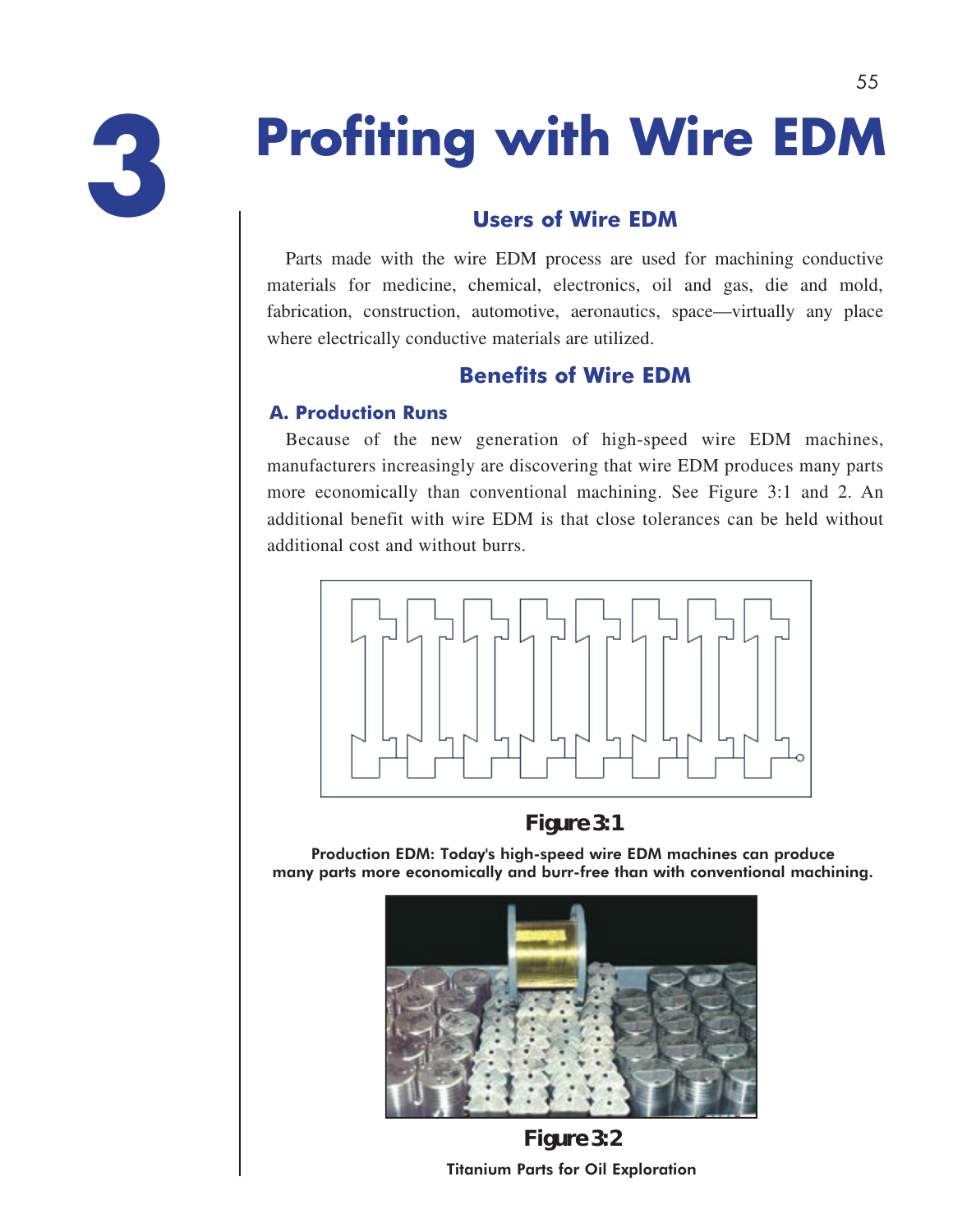### **B. Various Shapes and Sizes**

With wire EDM technology, any contour (Figure 3:3) and varying tapers can be machined precisely. Extremely thin sections can also be made because the wire electrode never contacts the material being cut. Wire EDM is a non-contact, metal-removing process which eliminates cutting stress and resultant mechanical distortion. If there is distortion, it is because of the stresses that were in the material being EDMed.



**Figure 3:3** Infinite Shapes and Sizes

#### **C. Accuracy and Finishes**

The wire path is controlled by a CNC computer-generated program with part accuracies up to +/- .0001" (.0025 mm), and some machines achieve surface finishes well below 12 rms. Dowel holes can be produced with wire EDM to be either press or slip fit. See Figure 3:4, an example where precision cams were EDMed.



**Figure 3:4** 

# Precision Cams Cut from Stainless Steel Sheets

#### **D. Eliminates Extra Machining Processes**

The extremely fine finish from the standard wire EDM process often eliminates the need for grinding or other finishing procedures. When using wire EDM, one should not hesitate to add small radii to eliminate a secondary operation, such as deburring of edges (Figure 3:5). The cost is unaffected by adding radii.



**Figure 3:5** Eliminates Extra Machining Process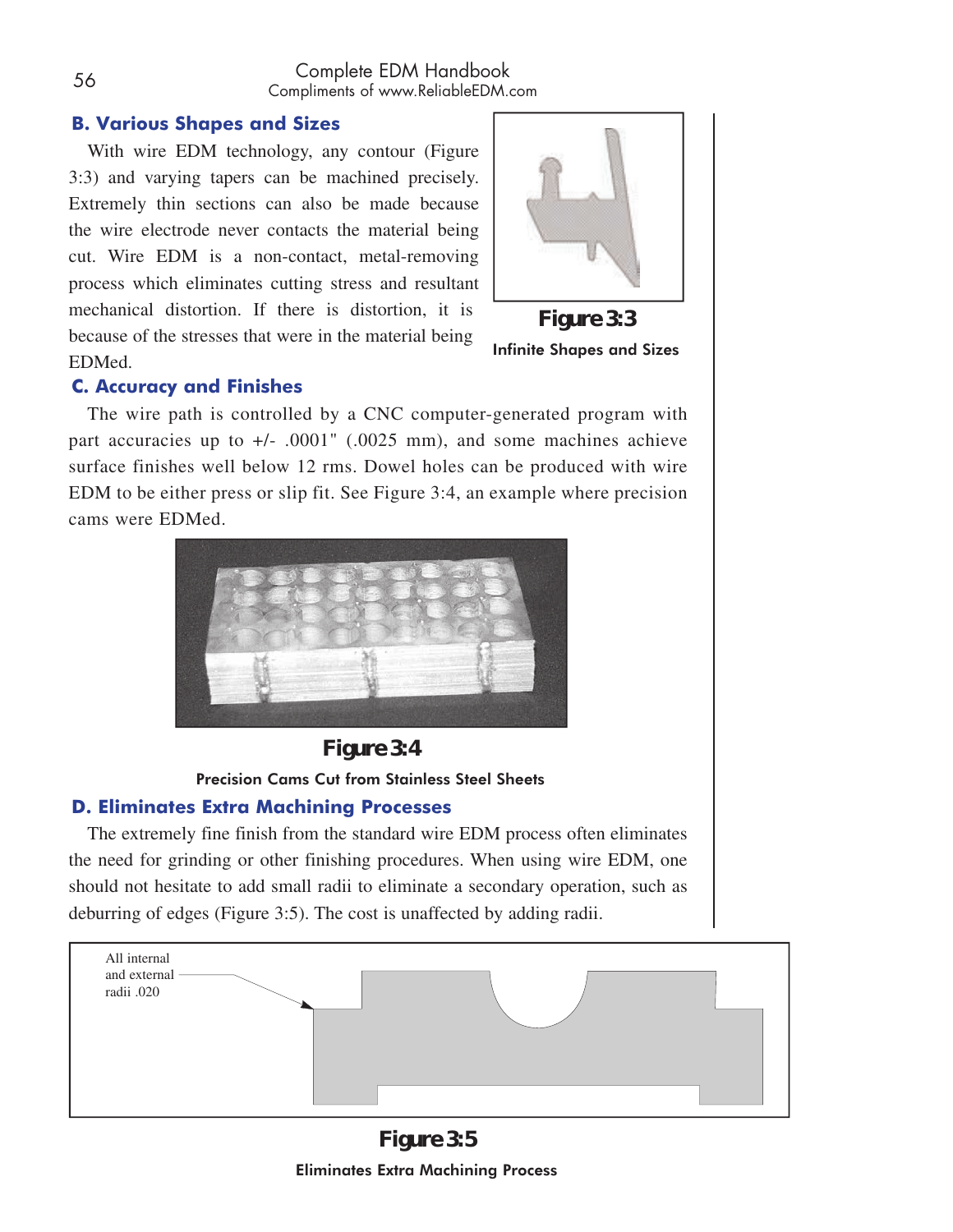#### **E. Burr Free and Perfectly Straight Machining**

Stamped materials have rollover edges and tapers. Wire cut materials are totally burr free, smooth, and straight. See Figure 3:6.



**Figure 3:6** Wire EDM Parts are Straight and Burr Free

#### **F. Damaged Parts Can Be Repaired with Inserts**

EDM allows a damaged die, mold, or machine part to be repaired with an insert rather than requiring the part to be remade. An insert can be EDMed and held with a screw, or a tapered insert can be produced so that it can be forced to fit. See examples in Figures 3:7 and 3:8.



**Figure 3:7** Damaged Die Repaired with Insert Dovetail May Be Pressed Fit or Held with a Screw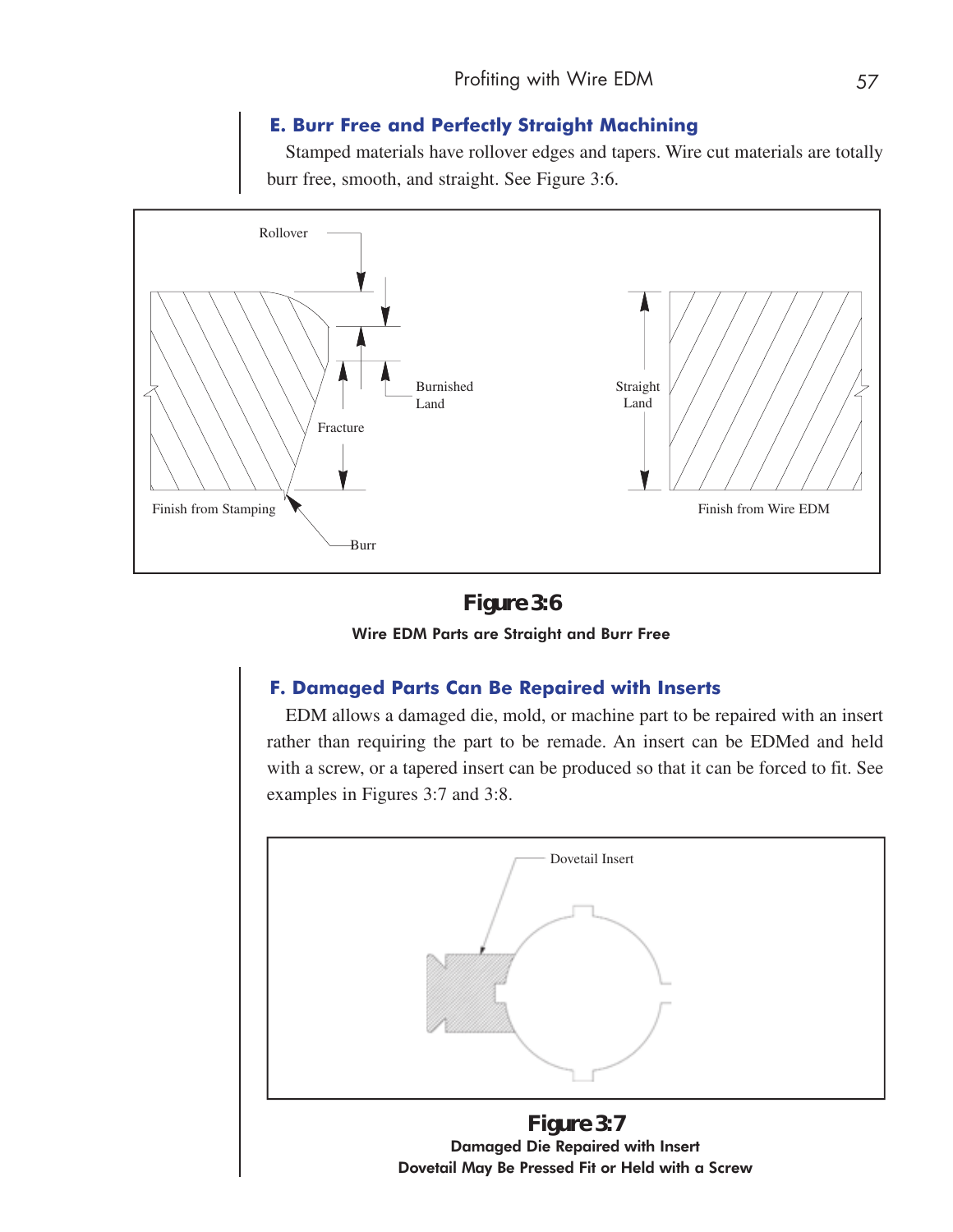

# **Figure 3:8**

#### Repairing a Damaged Hardened Hole

#### **G. Less Need for Skilled Craftspersons**

Because wire EDM often eliminates extreme precision and time consuming machining processes, it reduces the need for skilled craftspersons. This frees such professionals for more productive and profitable work.

#### **H. Material Hardness Not a Factor**

Wire EDM's cutting ability is unaffected by workpiece hardness. In fact, it cuts hardened D2 faster than cold roll steel. The advantage of cutting materials in the hardened state is that it eliminates the risk of distortion created when the material needs to be heat treated.

EDM introduces minimal heat into the material, and the small amount of heat that is generated is quickly removed by the dielectric fluid. At our company we have EDMed hundreds of hardened stamping dies from various tool steels with no negative results.

#### **I. Computers Can Perform Calculations**

Since computers program the path for wire EDM, usually only basic math dimensions are needed. Also, when exact chord positions on blending radii are required, computer programs can automatically calculate the blending points. See Figure 3:9.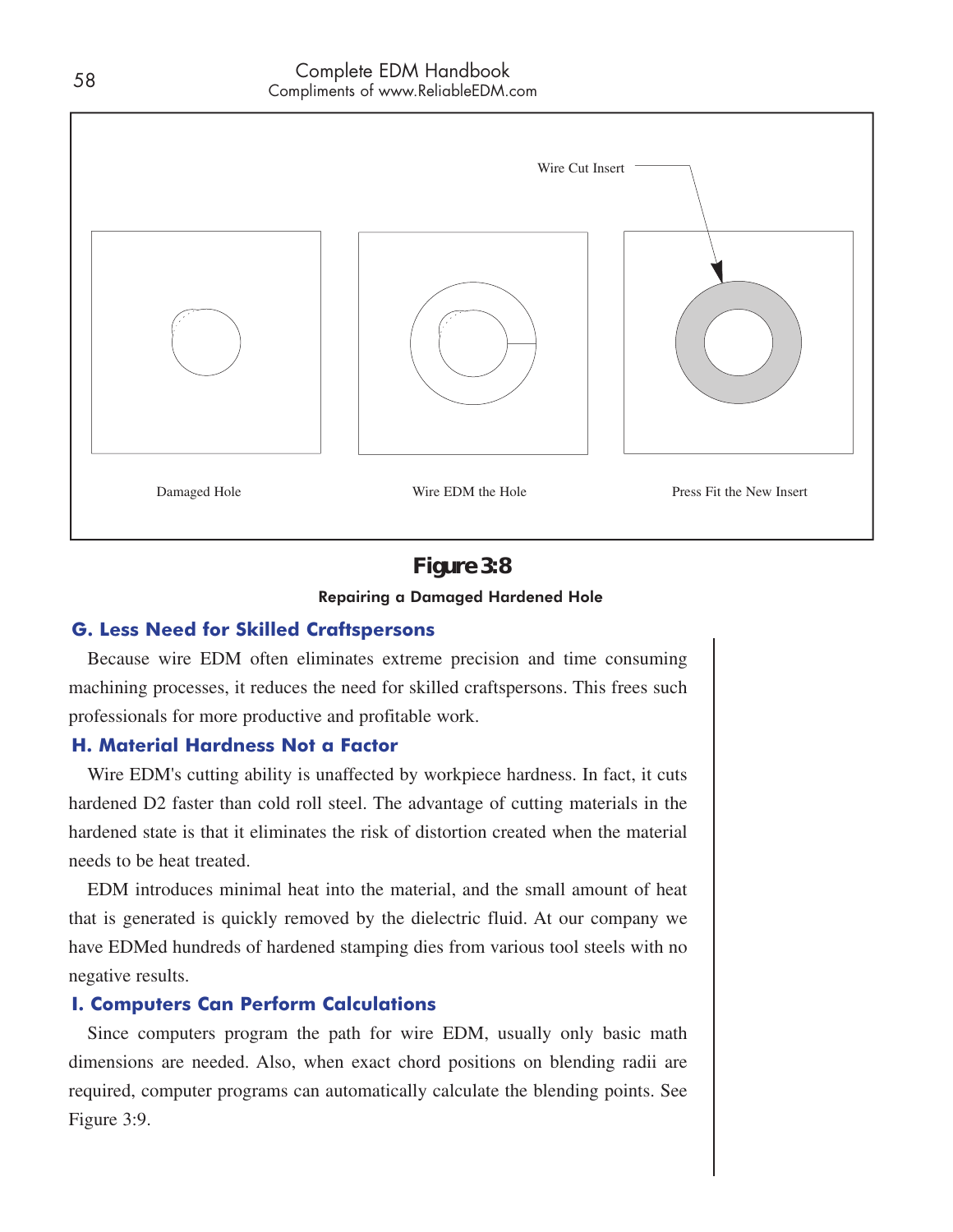



Computers are used to program the wire EDM path

# **J. Digitizing is Possible**

It is not always necessary to have exact dimensions of a drawing or of a part. By means of digitizing, as illustrated in Figure 3:10, a program can be made directly from a drawing or from a previously produced part.



Example of a Digitized Drawing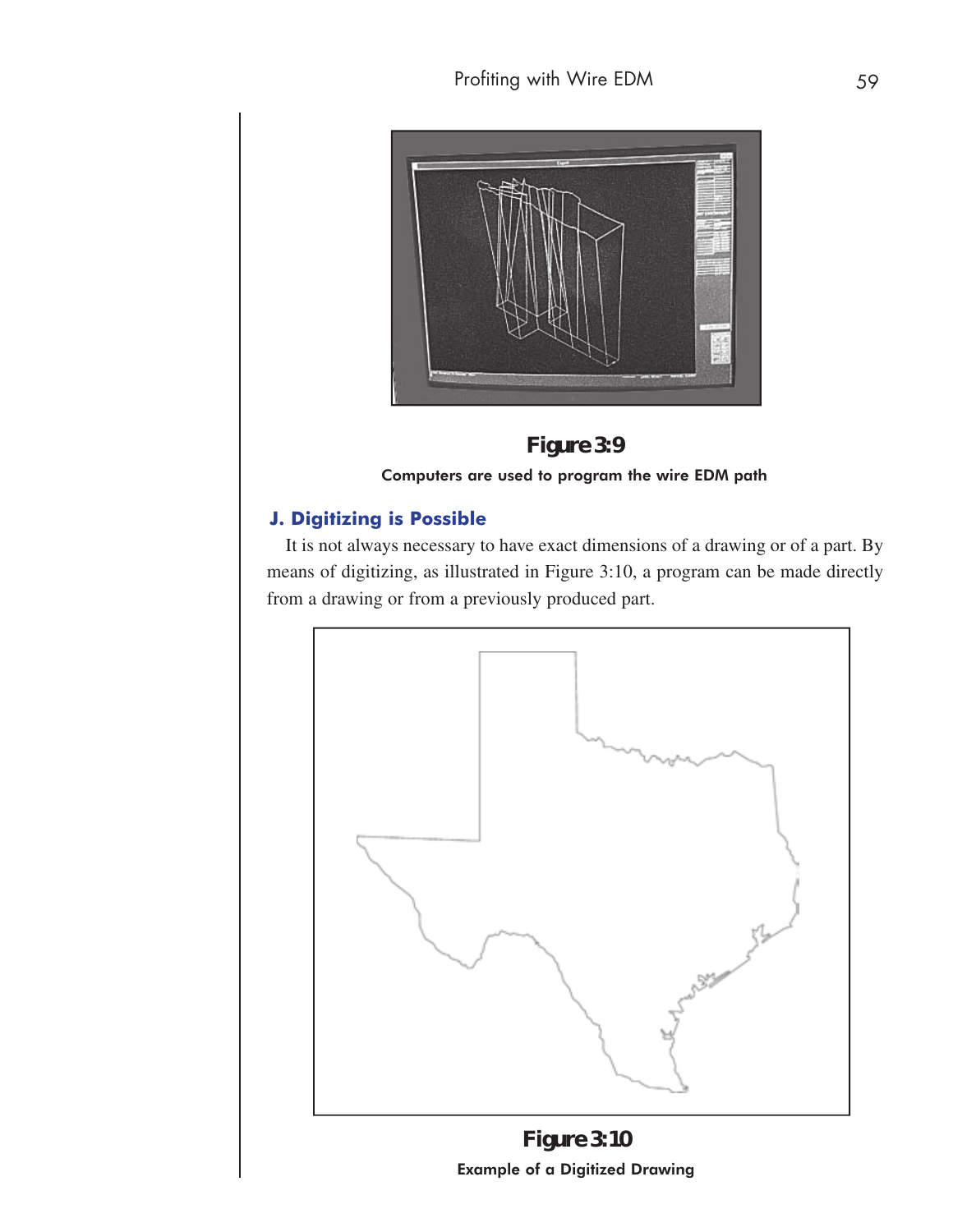# **K. Miniaturization of Parts**

Wire EDM can machine thin webs with extreme precision, and close inside and outside radii with fine micro finishes (Figure 3:11). Some micro wires range from 6.35" (.25mm) to 5.08:" (.20mm). It needs to be pointed out, when very thin wires are used, it takes longer to EDM parts then with thicker wires.



Courtesy Sodick

**Figure 3:11** 

Miniaturization—Wire EDM can produce very thin webs and miniature parts.

# **L. Machining with Nozzles Away from Workpiece**

Parts can be EDMed, as shown in Figure 3:12, even when flush nozzles are not directly against the workpiece. This is a slower cutting process due to less water pressure in the cut, but for many jobs it is still economical.





Keyway can be EDMed even though flush ports do not contact the part.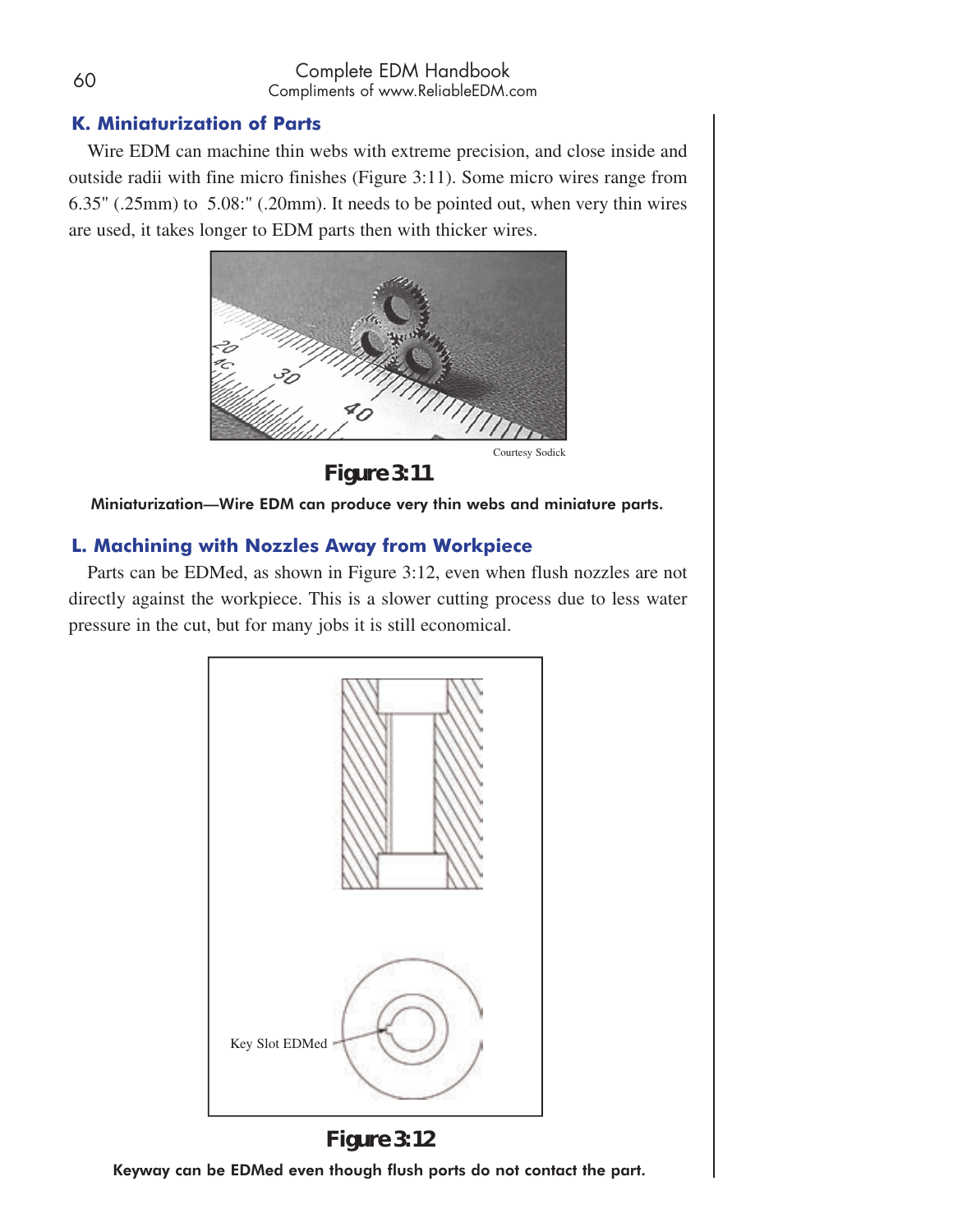#### **M. Reliable Repeatability**

The reliability of wire EDM is one of its great advantages. Because programs are computer generated and the wire electrode is being fed constantly from a spool and used only once, the last part is identical to the first one. The cutter wear of conventional machining does not exist with wire EDM. Because of this, tighter machining tolerances can be maintained without additional costs.

# **Parts for Wire EDM**

#### **A. Precision Gauges and Templates**

Computer generated programs for wire EDM are used rather than costly grinding procedures to produce precision gauges and templates, as in shown in Figure 3:13 and 14. Since gauges and templates are often thin, making two or more at the same time adds little to the cost of their production.



**Figure 3:13**  Precision Gauges and Templates



**Figure 3:14** Short-Run Production of Multiple Gauges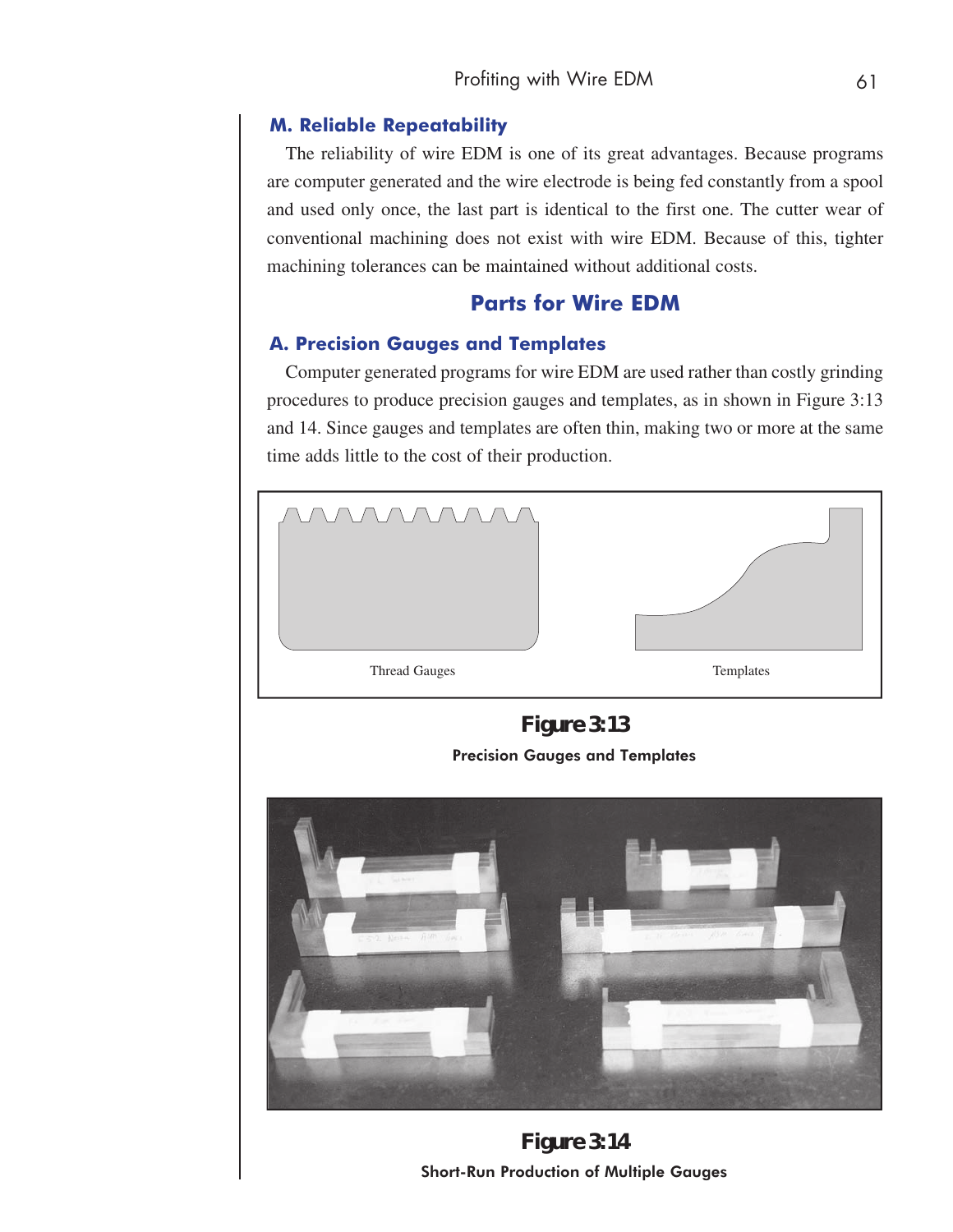# **B. Keyways vs. Broaching**

Wire EDM easily cuts precision keyways, as shown in Figure 3:15. It also produces hexes, splines, and other shapes, without the need to make special broaches, even from the material in the hardened state.





**Figure 3:15** Precision Keyways

# **C. Shaft Slots**

Rather than make a costly setup to machine a slot in a shaft, a simple setup can be made on a wire EDM machine. In addition to saving time, EDM produces no burrs in the threaded area. See Figure 3:16.



**Figure 3:16**  Burr-Free Slot in Threaded Area

# **D. Collets**

Conventional machining often distorts collets. If the collets are heat treated after machining, they often distort even more. In contrast, wire EDM can machine collets in the hardened condition and without any cutting pressure, as shown in Figure 3:17.



**Figure 3:17** 

Collets can be cut in the hardened condition without any cutting pressure.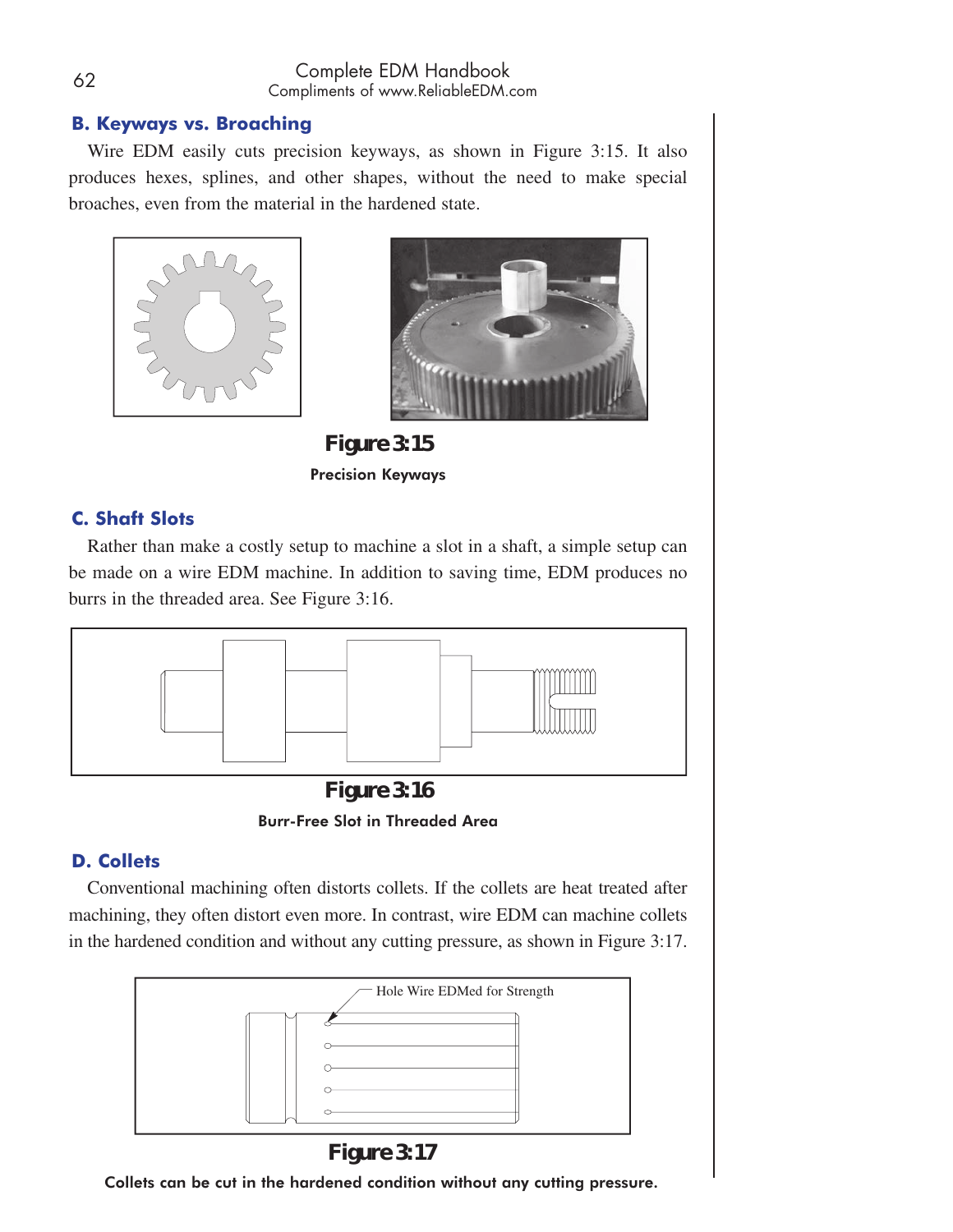#### **E. Parting Tubes and Shafts**

Because of the small gap produced by wire EDM—a .012" (.30 mm) wire produces a .016" (.41 mm) gap (thinner wires can also be used)—tubes, shafts, and bearing cages can be parted after machining is completed, as pictured in Figure 3:18.



**Figure 3:18**  Splitting Tubes

#### **F. Shaft Pockets**

Any shaped pocket which goes through a shaft can be machined with wire EDM. See Figure 3:19.



**Figure 3:19**  Shaft Cutouts

#### **G. Fabrication of Graphite Electrodes for Ram EDM**

Graphite electrodes for ram EDM can be machined with wire EDM. One of the great advantages for this is that wire EDM produces identical electrodes.

The cost of producing graphite electrodes is largely determined by the cutting speed of the wire. The cutting speed of various grades of graphites are vastly different. For example, the graphite Poco Angstrofine, EDM-AF5, cuts nearly twice as fast as most of the other grades, EDM-1, EDM-3, EDM-100, or EDM 200.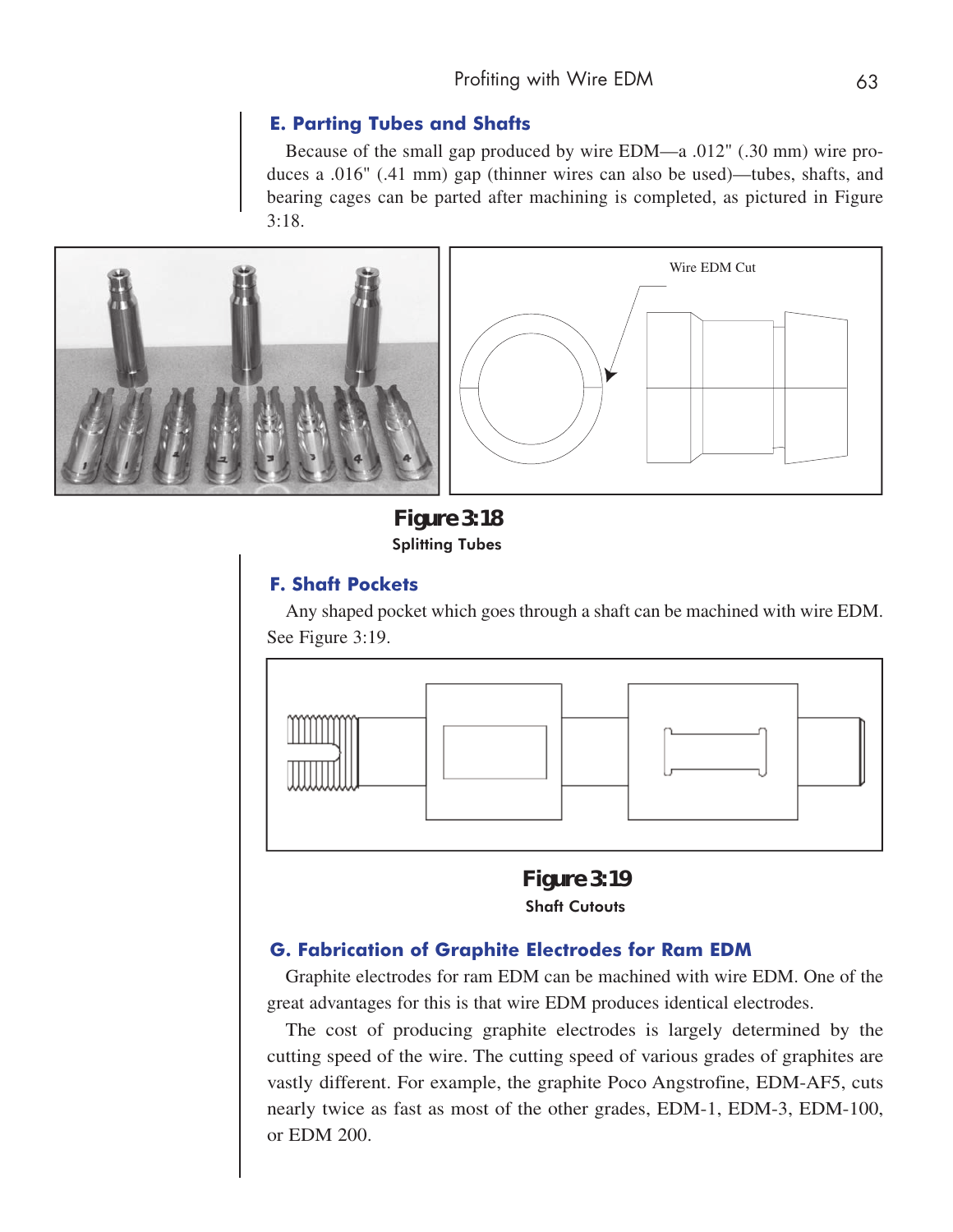### **H. Punches and Dies from One Piece of Tool Steel**

With wire EDM, dies no longer have to be made by the costly method of being sectioned and precision-ground. Now the most elaborate contours can be made from one solid piece of hardened tool steel, as shown in Figure 3:20.

The one-piece tool steel results in a stronger, non-breathing die at a fraction of the cost of a sectioned die. Also, compound dies can be wire EDMed from one piece of tool steel. For detailed instructions on EDMing and fabrication of these low-cost, high-performance one-piece dies, see Chapter 8 of this book.



**Figure 3:20**  One Piece Punch and Die

#### **I. Progressive Stamping Dies**

Wire EDM has dramatically altered progressive tool and die making, as illustrated in Figure 3:21. Now elaborate die sections can be precisely EDMed at a much lower cost.



**Figure 3:21**  Punch and Die Wire EDMed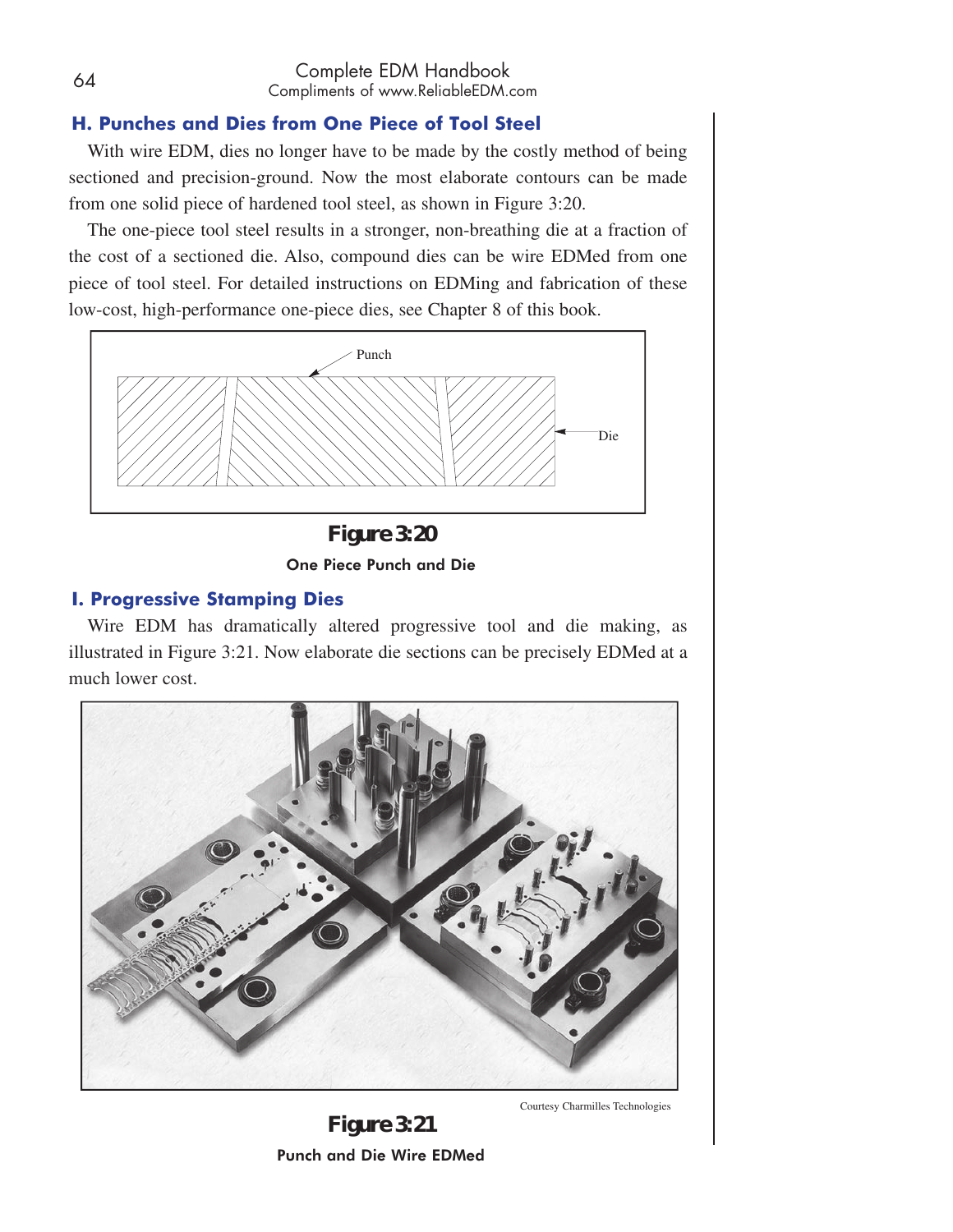#### **J. Short-Run Stampings**

Instead of expensive tooling being produced for short runs, precision parts can be produced with wire EDM. See Figure 3:22. When alterations are needed, they can be made at practically no cost; while alterations with hard tooling are usually costly. Wire EDM can also produce all sorts of special shapes and in various thicknesses.





#### Stacked Material to Produce Intricate Parts for Short-Run Stampings

### **K. Molds**

Elaborate extrusion molds, with or without, taper can be produced economically. See Figure 3:23.



**Figure 3:23**  Tapered Extrusion Mold

#### **L. Special and Production Tool Cutters**

Wire EDM can produce special one-of-a-kind tooling with various tapers, including carbide. See Figure 3:24. When production tool cutters need to be made, they should all be the same to eliminate costly setups and checking procedures when changing cutters. Since wire EDM repeats accurately, this process produces identical production tool cutters.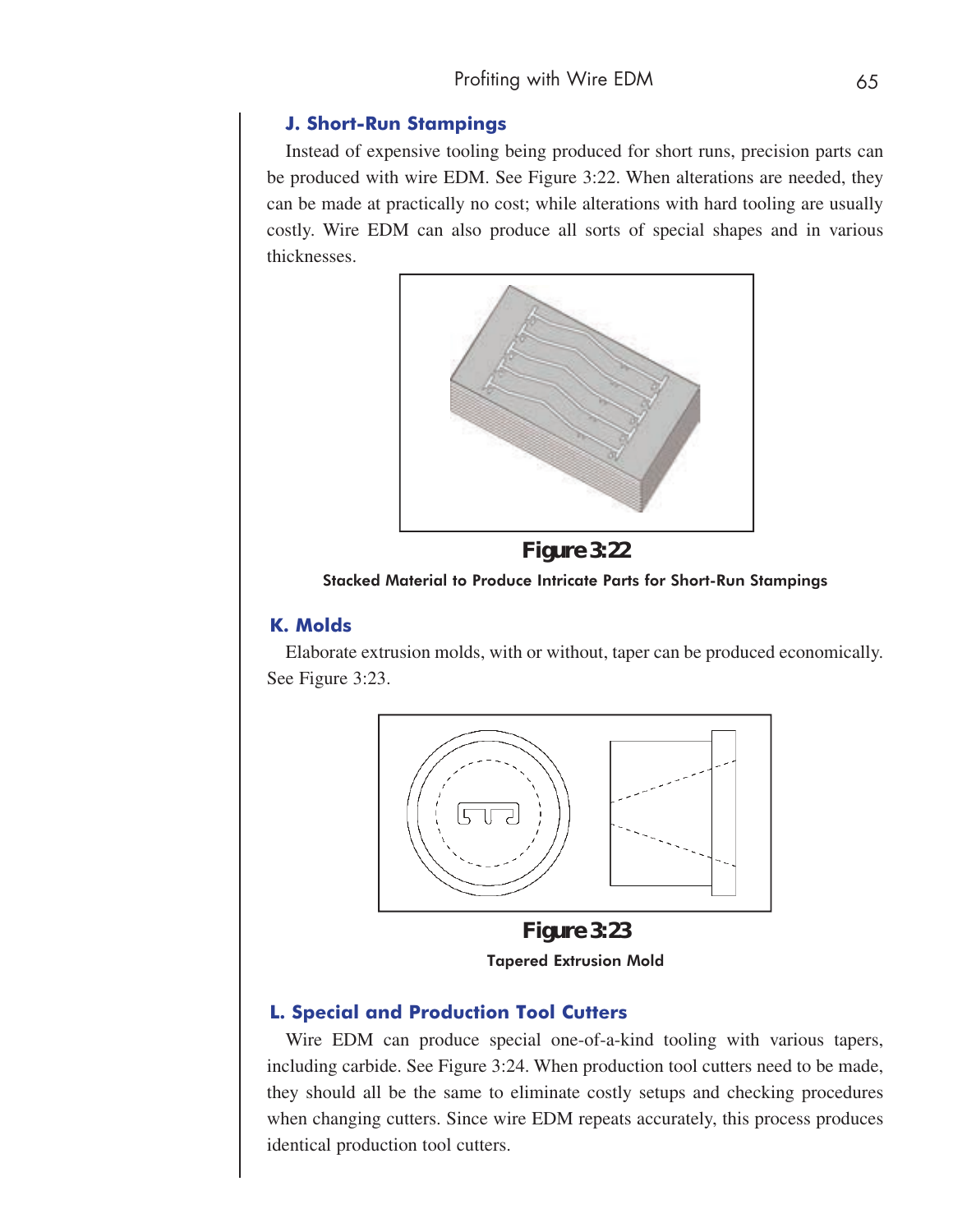



### **M. Difficult-to-Machine Shapes**

Wire EDM has dramatically reduced costs for many manufactured parts. Instead of using costly setups and complicated machining procedures to produce parts, wire EDM is often more cost effective. See Figure 3:25 for a difficult production machining operation that could be produced more economically with wire EDM.



**Figure 3:25** 

#### Difficult-to-Machine Shapes

# **N. Other Cost-Reducing Parts**

Many other parts can be also economically produced with wire EDM. Following are some samples. See Figures 3:26-32.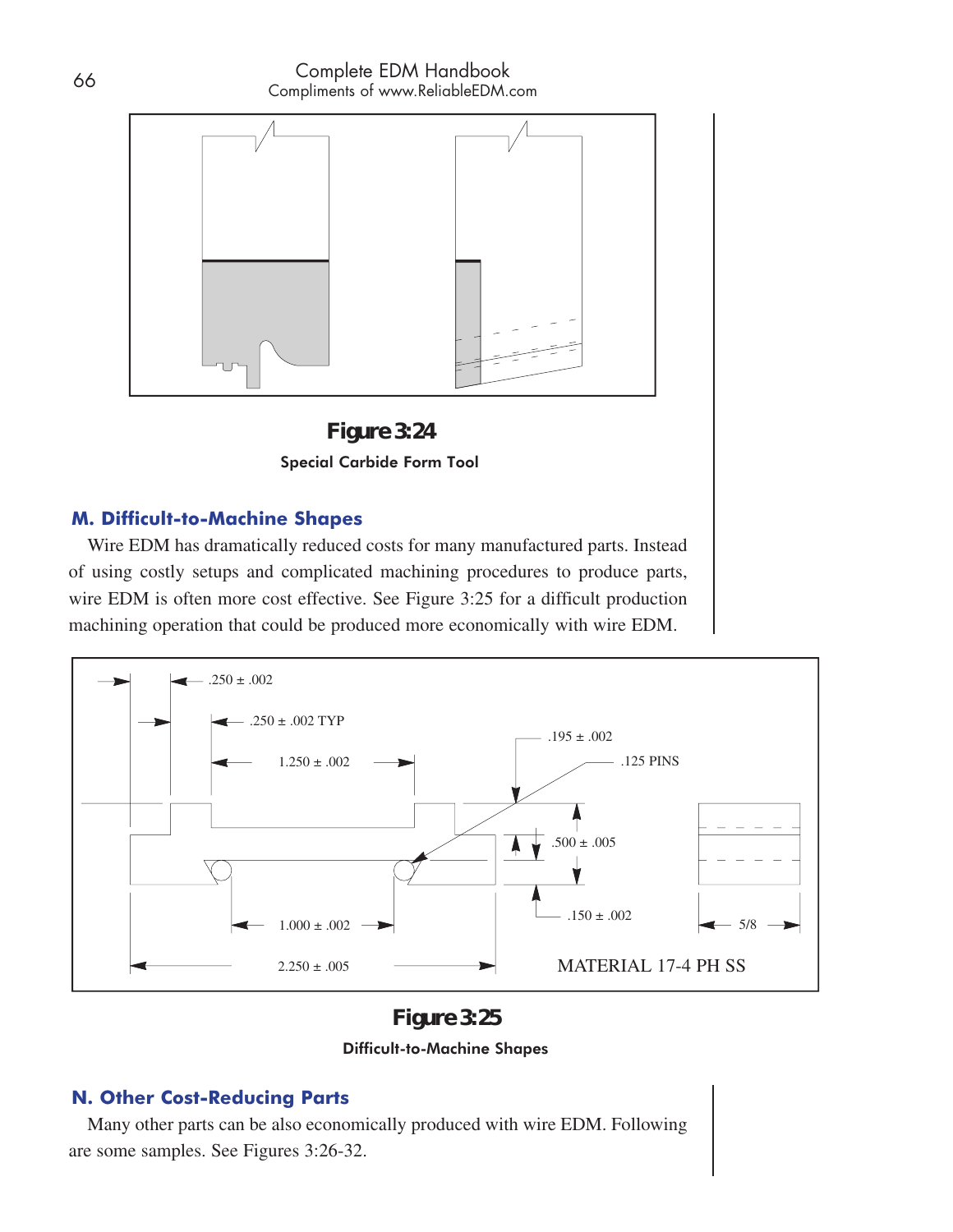

Various Wire EDM Applications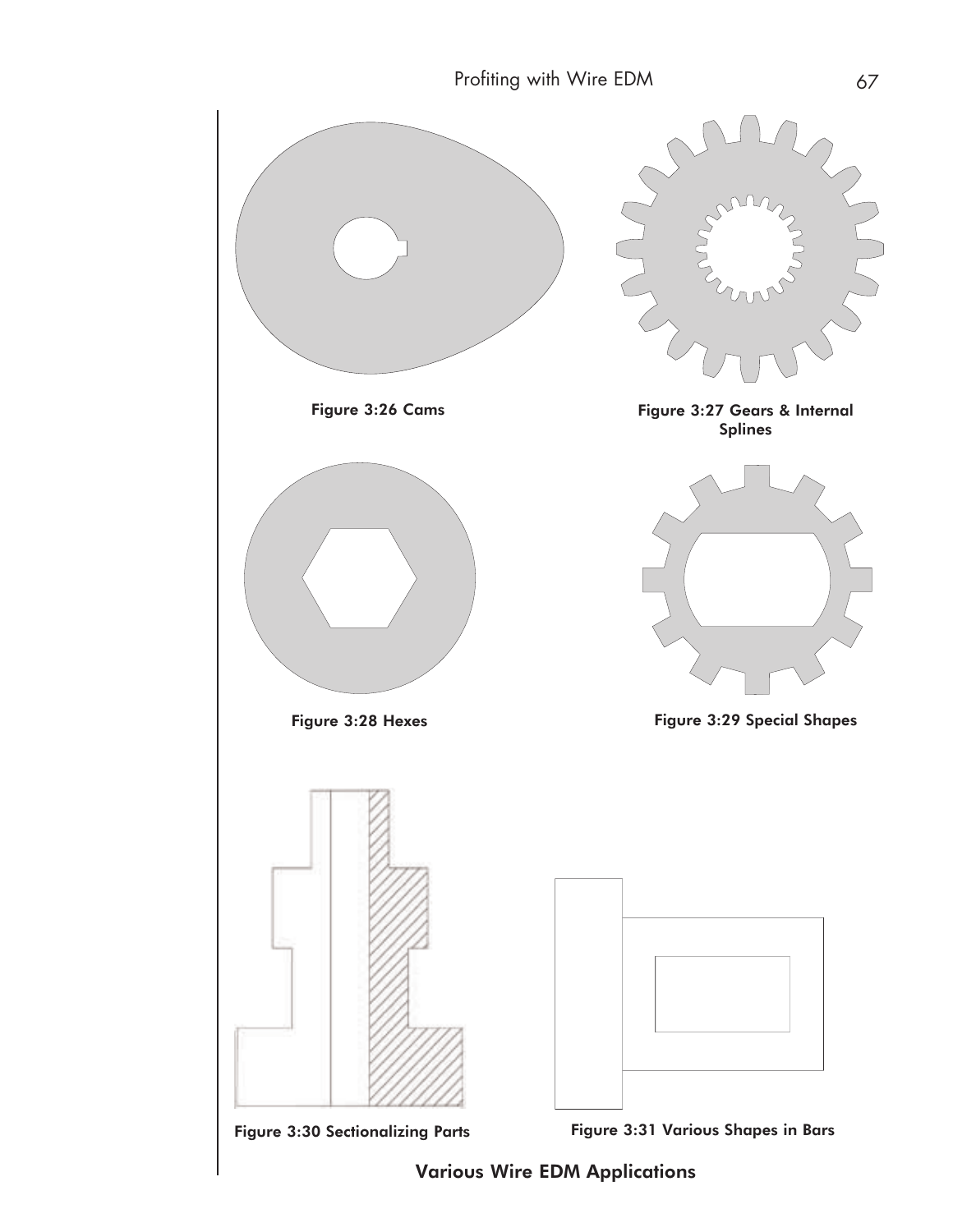# **Cutting Shim Stock Absolutely Burr Free**

For most sheet metal parts, lasers are more cost efficient. However, when thin materials need to be cut without many holes, wire EDM can be significantly cheaper and produce an edge that is totally burr free. For example: 500 pieces to be machined from .005 shim stock. With wire EDM, the shim stock is cut and sandwiched between two 1/4 inch (6.4 mm) steel plates. The total height of the shims is 2.5 inches (63.5 mm). See Figure 3:32.



**Figure 3:32**  EDMing Shim Stock Burr Free

Multiple parts can be cut, as shown in Figure 3:33.



**Figure 3:33**  Cutting Multiple Shims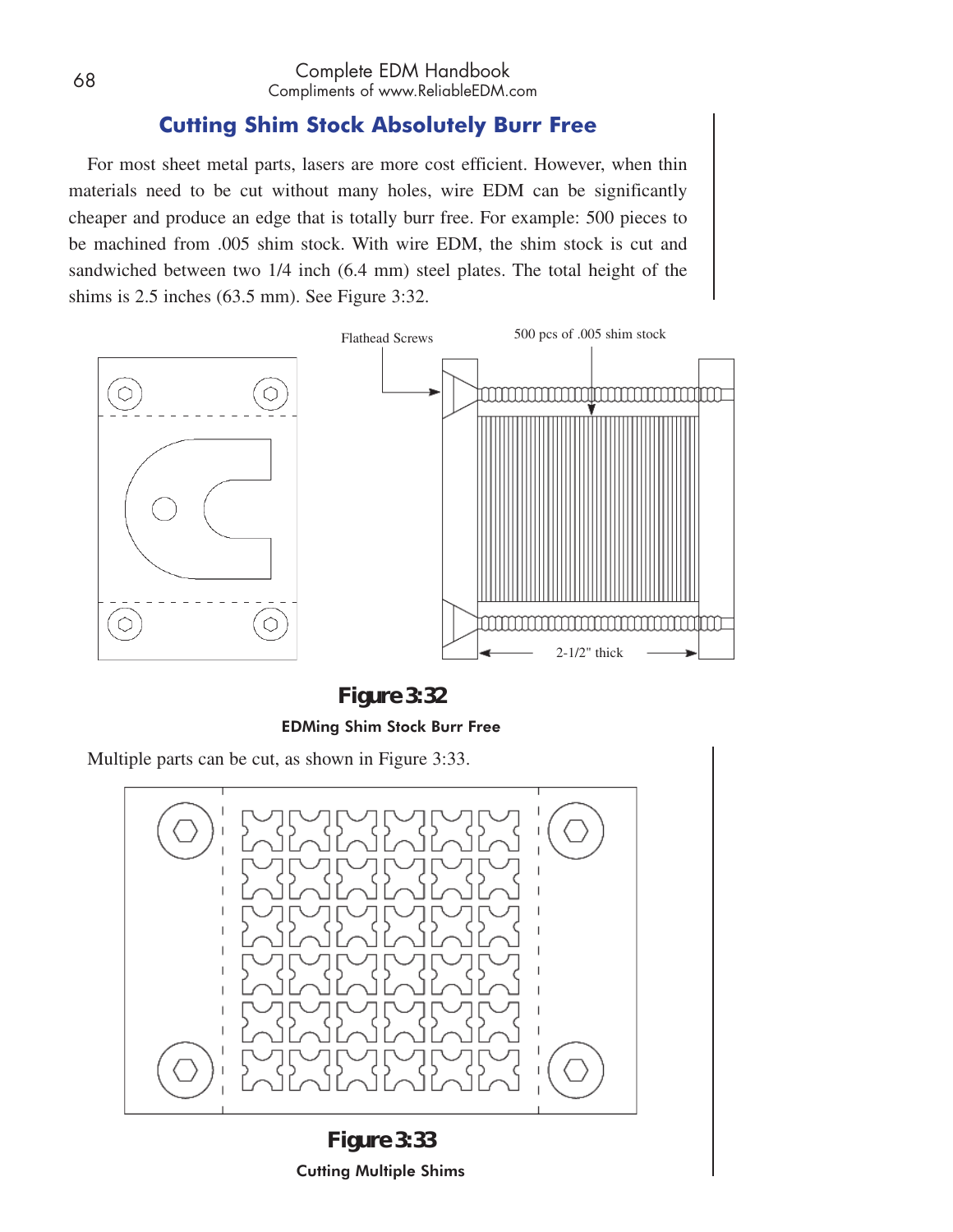# **Single Cavity Cut with Wire EDM into One Side of a Tube**

An oil field company needed two tapered cavities to be cut out of one side of a tube. A wire EDM machine is like a precision band saw. Under normal conditions, one cannot cut single cavities with a wire EDM machine. However, our company designed a special fixture that enabled us to cut 22" deep (559 mm) into one side of a tube. Illustrated in Figure 3:34 and 35, is a show piece that we cut with our special fixture.



**Figure 3:34** Special Fixture Cutting a Cavity into One Side of a Tube



**Figure 3:35**  Reliable EDM's Show Piece: Single Cavity Cut Into One Side of a Tube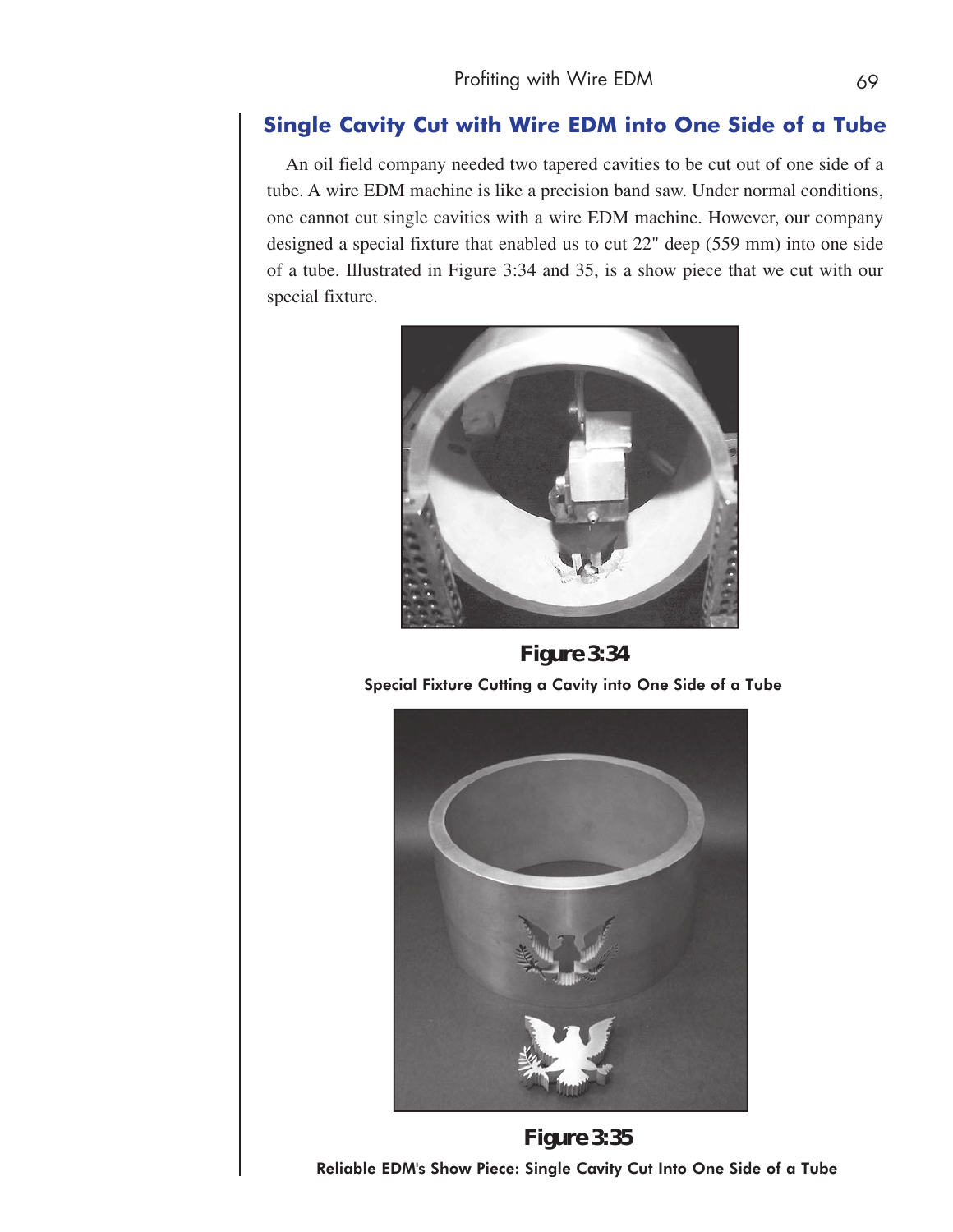# **Horizontal Wire EDM**

Some wire EDM machines can cut horizontally instead of vertically. See Figure 3:36. One of the machines uses wire as small as .00078" (.02 mm). This machine is capable of automatically threading wire through a .0019" (.05 mm) diameter hole. This type of a machine is used for micro-miniature molds, gears, fiber optics, motors, actuators, nozzles, and medical instruments. One of the big advantages of horizontal wire EDM is it is better adapted for automation because the slug can fall straight down and not interfere with cutting the next part. A sensor on the machine indicates that the core has been removed.



**Figure 3:36**  Horizontal Wire EDM

# **Machining Costs**

Usually the machining costs are determined by the amount of square inches of cutting, as illustrated in Figure 3:36. Other factors are type of material, programming, set up time, and whether the flushing nozzles contact the part. It should be noted that thickness of materials can have a dramatic effect on cutting speeds. When manufacturers quote their cutting speeds, they use their optimal height, around 2 1/4" (57 mm). Taller pieces cut significantly slower.